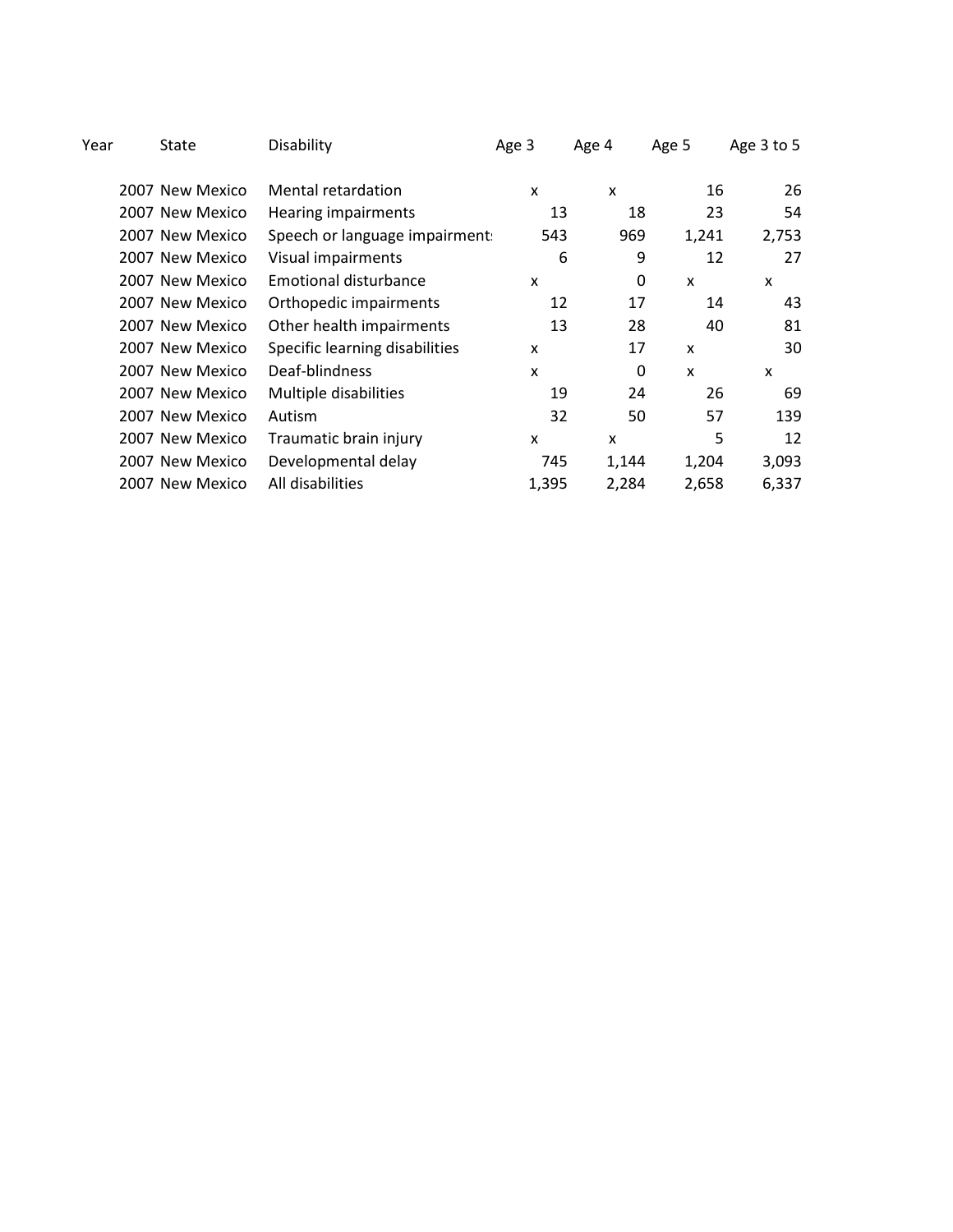American I Asian or Pa Black (not Hispanic A<sub>l</sub> White (not Age 3-5 Etl Age 6 Age 7 Age 8 Age 9

| X   | x        | X                         | 16    | 6           | 26    | 30                        | 40    | 62    | 84          |
|-----|----------|---------------------------|-------|-------------|-------|---------------------------|-------|-------|-------------|
| 6   | x        | x                         | 17    | 29          | 54    | 27                        | 32    | 29    | 46          |
| 185 | 24       | 82                        | 1,421 | 1,041       | 2,753 | 1,546                     | 1,534 | 1,309 | 1,063       |
| X   | X        | $\boldsymbol{\mathsf{x}}$ | 14    | 9           | 27    | 12                        | X     | 20    | 14          |
| 0   | 0        | $\mathbf 0$               | X     | X           | X     | 18                        | 47    | 99    | 141         |
| X   | X        | X                         | 17    | 20          | 43    | $\boldsymbol{\mathsf{x}}$ | 19    | 17    | 17          |
| 10  | X        | X                         | 37    | 31          | 81    | 53                        | 120   | 149   | 219         |
| X   | 0        | $\pmb{\times}$            | 21    | 6           | 30    | 46                        | 244   | 596   | 1,071       |
| X   | $\Omega$ | $\mathbf 0$               | X     | $\mathbf 0$ | X     | X                         | x     | X     | $\mathbf 0$ |
| X   | x        | 7                         | 39    | 18          | 69    | 34                        | 42    | 45    | 40          |
| 6   | X        | X                         | 42    | 84          | 139   | 69                        | 77    | 78    | 71          |
| X   | 0        | $\mathbf 0$               | X     | X           | 12    | X                         | 12    | X     | 9           |
| 533 | 28       | 83                        | 1,514 | 935         | 3,093 | 1,043                     | 913   | 664   | 323         |
| 756 | 61       | 184                       | 3,147 | 2,189       | 6,337 | 2,898                     | 3,092 | 3,072 | 3,098       |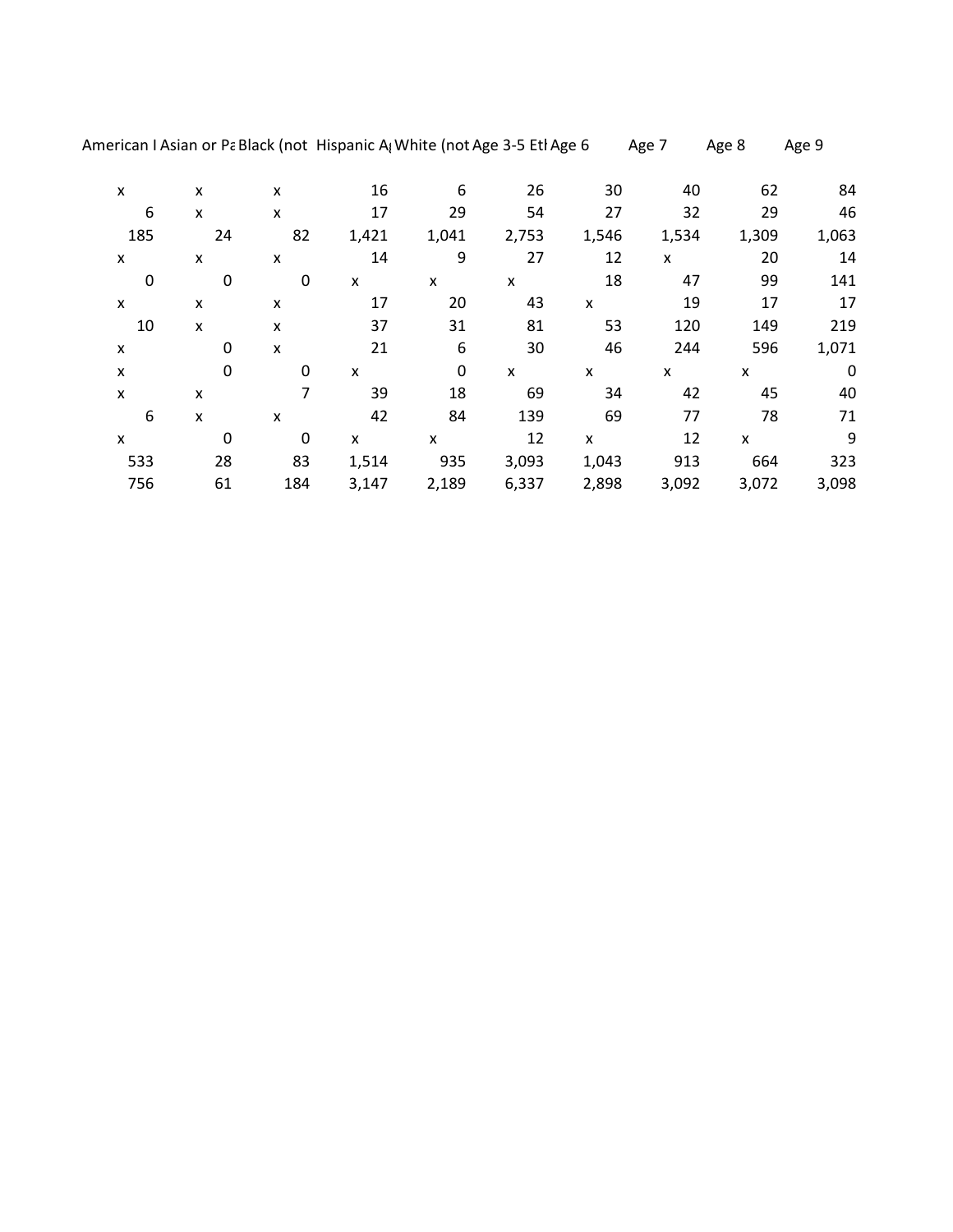| Age 10      | Age 11 | Age 6 to 1. Age 12 |       | Age 13                    | Age 14 | Age 15 | Age 16 | Age 17      | Age 12 to 1  |
|-------------|--------|--------------------|-------|---------------------------|--------|--------|--------|-------------|--------------|
| 138         | 144    | 498                | 131   | 135                       | 142    | 171    | 162    | 149         | 890          |
| 34          | 37     | 205                | 54    | 48                        | 46     | 47     | 51     | 47          | 293          |
| 819         | 577    | 6,848              | 449   | 382                       | 292    | 272    | 218    | 175         | 1,788        |
| X           | 13     | X                  | 16    | 19                        | 15     | 13     | x      | X           | $\mathsf{x}$ |
| 153         | 177    | 635                | 189   | 239                       | 273    | 273    | 288    | 211         | 1,473        |
| X           | 13     | 91                 | 13    | X                         | 24     | 17     | 9      | X           | 84           |
| 265         | 309    | 1,115              | 285   | 306                       | 332    | 340    | 314    | 231         | 1,808        |
| 1,421       | 1,644  | 5,022              | 1,840 | 1,882                     | 2,058  | 2,144  | 2,123  | 2,003       | 12,050       |
| $\mathbf 0$ | X      | X                  | X     | $\mathbf 0$               | 0      | 0      | X      | $\mathbf 0$ | $\mathsf{x}$ |
| 63          | 72     | 296                | 59    | 79                        | 79     | 82     | 79     | 96          | 474          |
| 53          | 49     | 397                | 50    | 55                        | 56     | 46     | 41     | 45          | 293          |
| 12          | X      | X                  | X     | $\boldsymbol{\mathsf{x}}$ | 22     | 16     | 27     | 25          | X            |
| $\mathbf 0$ | 0      | 2,943              |       |                           |        |        |        |             |              |
| 2,980       | 3,047  | 18,187             | 3,096 | 3,177                     | 3,339  | 3,421  | 3,322  | 2,998       | 19,353       |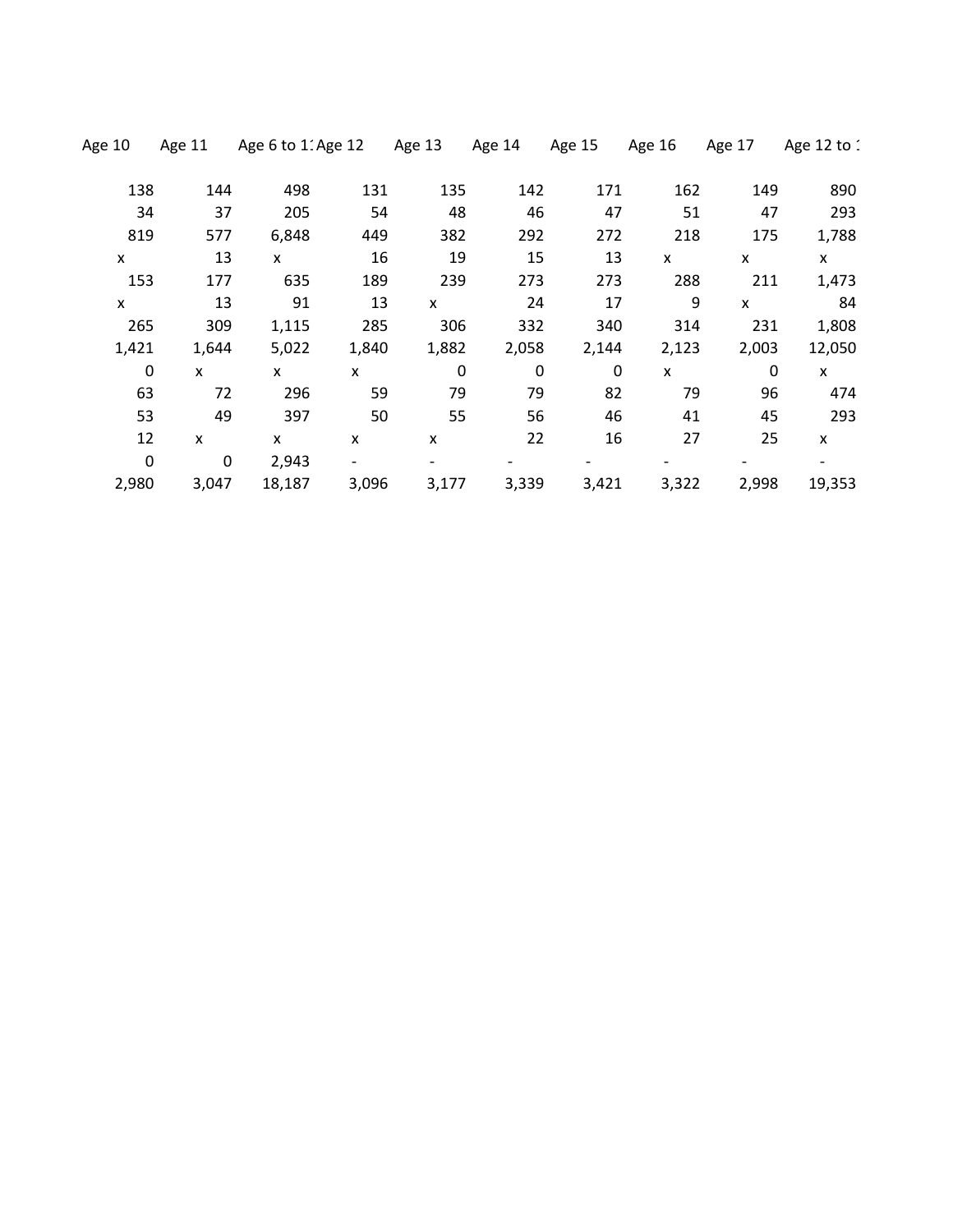| Age 18 | Age 19                    | Age 20         | Age 21           | Age 18 to 21              | Age 6 to 21 | American Indian or Asian or Pacific Is |                |             |
|--------|---------------------------|----------------|------------------|---------------------------|-------------|----------------------------------------|----------------|-------------|
| 142    | 91                        | 47             | 51               | 331                       | 1,719       | 246                                    |                | 20          |
| 21     | 14                        | 9              | 5                | 49                        | 547         | 76                                     |                | 7           |
| 57     | X                         | X              | $\boldsymbol{0}$ | 69                        | 8,705       | 933                                    |                | 74          |
| X      | $\boldsymbol{\mathsf{x}}$ | X              | 0                | $\boldsymbol{\mathsf{x}}$ | 173         | 31                                     | X              |             |
| 94     | 38                        | 16             | 9                | 157                       | 2,265       | 272                                    |                | 12          |
| 7      | X                         | X              | x                | 15                        | 190         | $\pmb{\mathsf{x}}$                     | X              |             |
| 115    | 26                        | 11             | 6                | 158                       | 3,081       | 238                                    |                | 19          |
| 1,081  | 289                       | 74             | 34               | 1,478                     | 18,550      | 2,403                                  |                | 93          |
| X      | $\mathbf 0$               | $\pmb{\times}$ | $\boldsymbol{0}$ | $\boldsymbol{\mathsf{x}}$ | 9           | x                                      |                | $\mathbf 0$ |
| 50     | 45                        | 28             | 18               | 141                       | 911         | 158                                    |                | 8           |
| 30     | 19                        | 12             | 12               | 73                        | 763         | 44                                     |                | 19          |
| 12     | $\pmb{\times}$            | X              | x                | 23                        | 191         | 30                                     | $\pmb{\times}$ |             |
|        |                           |                |                  |                           | 2,943       | 404                                    |                | 13          |
| 1,615  | 541                       | 208            | 143              | 2,507                     | 40,047      | 4,851                                  |                | 269         |